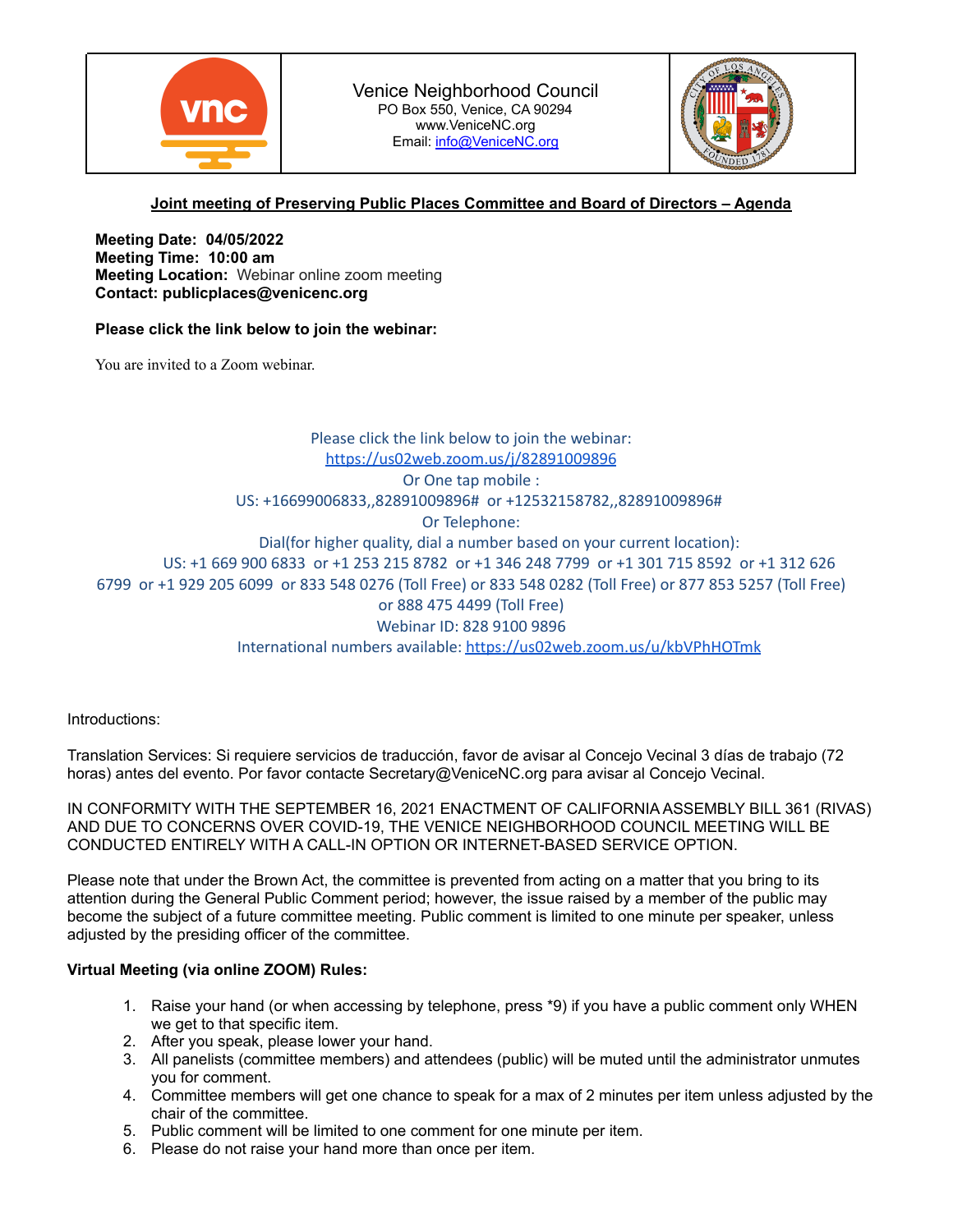- 7. Raise your hand at the start of the items you want to speak on. We will then close public comment and announce the last person to speak a minute after the start of the item.
- 8. No ceding your time to others will be allowed.
- 9. The meeting is being video and audio recorded.

The public will be able to listen and speak but their video will be disabled. All presenters that have items to project are to send them to the Committee Chair via email to have them shared with the meeting. Keep a copy of them on your desktop as a backup.

**Public Input AT In Person Meetings:** The public is requested to fill out a "Speaker Card" to address the Neighborhood Committee on any agenda item before the Neighborhood Committee takes action on an item. Comments from the public on agenda items will be heard only when the respective item is being considered. Comments from the public on other matters not appearing on the agenda that are within the Neighborhood Committee jurisdiction will be heard during the General Public Comment period. Please note that under the Brown Act, the Neighborhood Committee is prevented from acting on a matter that you bring to its attention during the General Public Comment period; however, the issue raised by a member of the public may become the subject of a future Neighborhood Committee meeting. Public comment is limited to 1 minute per speaker, unless adjusted by the presiding officer.

**AB 361 Updates:** Public comment cannot be required to be submitted in advance of the meeting, only real-time public comment is required. If there are any broadcasting interruptions that prevent the public from observing or hearing the meeting, the meeting must be recessed or adjourned. If members of the public are unable to provide public comment or be heard due to issues within the Neighborhood Council's control, the meeting must be recessed or adjourned. Version October 13, 2021 Any messaging or virtual background is in the control of the individual board member in their personal capacity and does not reflect any formal position of the Neighborhood Council or the City of Los Angeles.

As a covered entity under Title II of the Americans with Disabilities Act, the City of Los Angeles does not discriminate on the basis of disability and upon request will provide reasonable accommodation to ensure equal access to its programs, services, and activities. Sign language interpreters, assistive listening devices, or other auxiliary aids and/or services may be provided upon request. To ensure availability of services, please make your request at least 3 business days (72 hours) prior to the meeting by contacting the Department of Neighborhood Empowerment by calling (213) 978-1551 or email: [NCsupport@lacity.org](mailto:NCsupport@lacity.org)

**Public Posting of Agendas** - Neighborhood Council agendas are posted for public review as follows:

- 1. Beyond Baroque, 681 Venice Blvd., Venice, CA 90291
- 2. [www.VeniceNC.com](http://www.venicenc.com)
- 3. You can also receive our agendas via email by subscribing to L.A. City's Early Notification System (ENS) at the following address:

[www.lacity.org/your-government/governmentinformation/subscribe-meetings-agendas-and-documents/neighborhood](http://www.lacity.org/your-government/governmentinformation/subscribe-meetings-agendas-and-documents/neighborhood)

**Notice to Paid Representatives**: If you are compensated to monitor, attend, or speak at this meeting, City law may require you to register as a lobbyist and report your activity. See Los Angeles Municipal Code Section 48.01 et seq. More information is available at ethics.lacity.org/lobbying. For assistance, please contact the Ethics Commission at (213) 978-1960 or ethics.commission@lacity.org

**Public Access of Records:** In compliance with Government Code section 54957.5, non-exempt writings that are distributed to a majority or all of the board in advance of a meeting may be viewed at at our website: www.VeniceNC.org or at the scheduled meeting. In addition, if you would like a copy of any record related to an item on the agenda, please contact, Secretary@VeniceNC.org. Reconsideration and Grievance Process - For information on the NC's process for board action reconsideration, stakeholder grievance policy, or any other procedural matters related to this Council, please consult the NC Bylaws. The Bylaws are available at our Board meetings and our website [www.VeniceNC.org](http://www.venicenc.org)

# 1. **10:00 AM – Call to Order**

| Dominique Hirschkron (Chair) |  |                          |  |
|------------------------------|--|--------------------------|--|
| Robin Murez (Co-Chair)       |  |                          |  |
| Sonya Reese Greenland        |  |                          |  |
| Betsy Goldman                |  |                          |  |
| <b>Brian Silveira</b>        |  | James Murez (ex-officio) |  |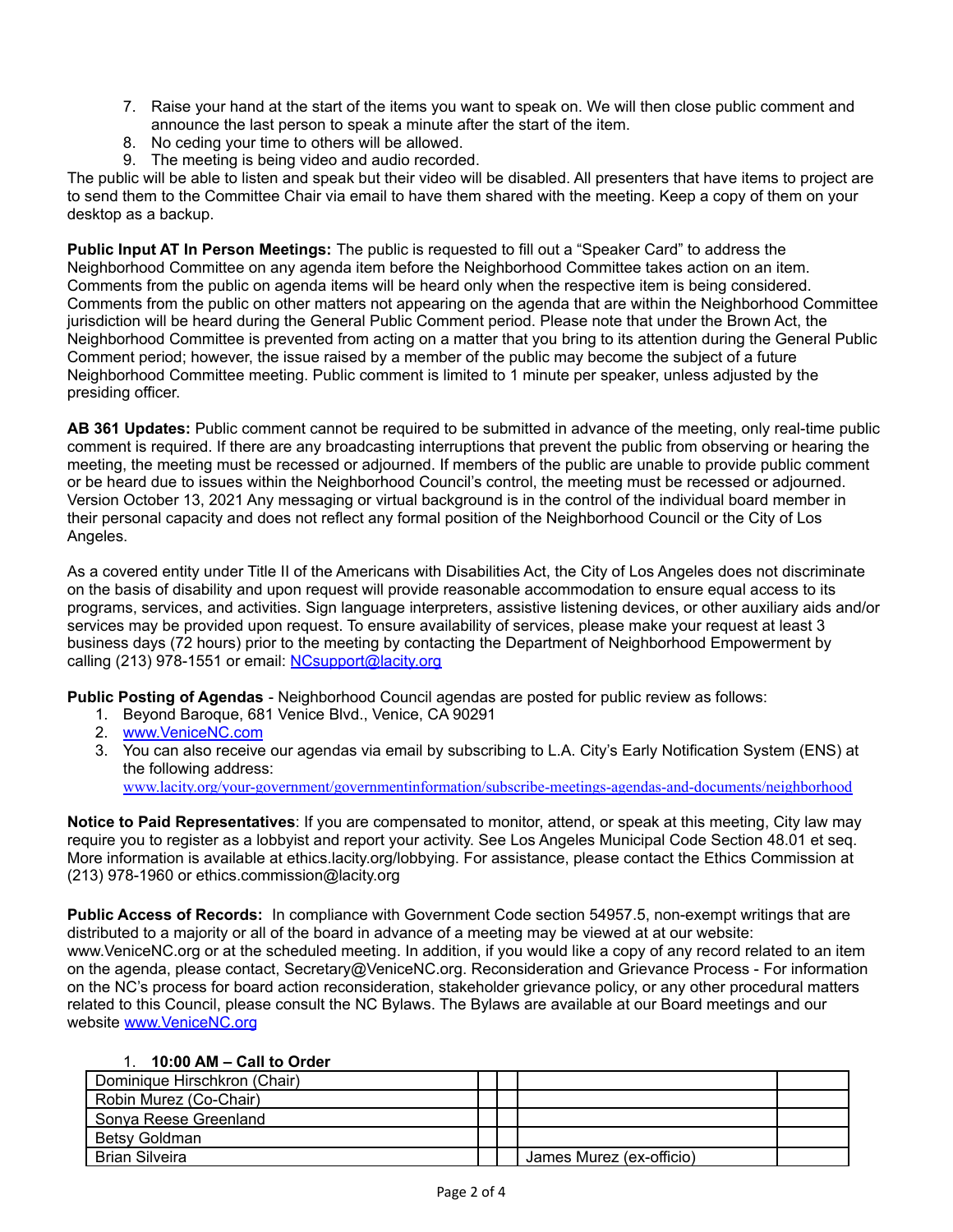- 2. **Roll Call**
- 3. **Review, Comment and Adopt Minutes from prior meeting**
- 4. **PUBLIC COMMENT** non-agenda items related to Preserving Public Places Committee only

**Old Business:** *(carried over from prior meetings)*

5.

#### **NEW BUSINESS**

- 6. **Brief Introductions**
	- a. I**tem for discussion and possible action**: Brief Introductions of PPP Committee members
	- b. **Public Comment**:
	- c. **Committee Discussion**:
	- d. **Motion**:

#### 7. **Project Descriptions and Proposals**

- a. I**tem for discussion and possible action**:
	- https://www.venicenc.org/ncfiles/viewCommitteeFile/29248
- b. **Public Comment**:
- c. **Committee Discussion**:
- d. **Motion**:

### 8. **Sources of Funding**

- a. I**tem for discussion and possible action**: Some projects will require funding. And some have upcoming deadlines. Let's identify possible Sources of Funding and how to proceed with each. e.g. VNC Community Improvement Project Funds LA Beautification Grants
	- Quimby Funds
- b. **Public Comment**:
- c. **Committee Discussion**:
- d. **Motion**:

### 9. **Project Task Force Selections**

a. I**tem for discussion and possible action**: PPP Committee Members and all interested participants are invited to form Project Task Forces to enable PPP to accomplish its various projects. Task Forces will assess project needs and report back to the PPP Committee.

Tasks might include developing a plan of action, identifying government and private entities needed for permits, identifying designers and/or fabricators, creating a budget & timeline, applying for funding and/or suggesting and drafting Motions for PPP to bring to the VNC Board or other PPP correspondence.

- b. **Public Comment**:
- c. **Committee Discussion**:
- d. **Motion**:
- 10. **Comments on items not on the agenda for consideration** Next PPP meeting is May 03, 2022
- 11. **ADJOURN**

**RECONSIDERATION AND GRIEVANCE PROCESS:** For information on the VNC's process for committee action reconsideration, stakeholder grievance policy, or any other procedural matters related to this Venice Neighborhood Council, please consult the VNC Bylaws.